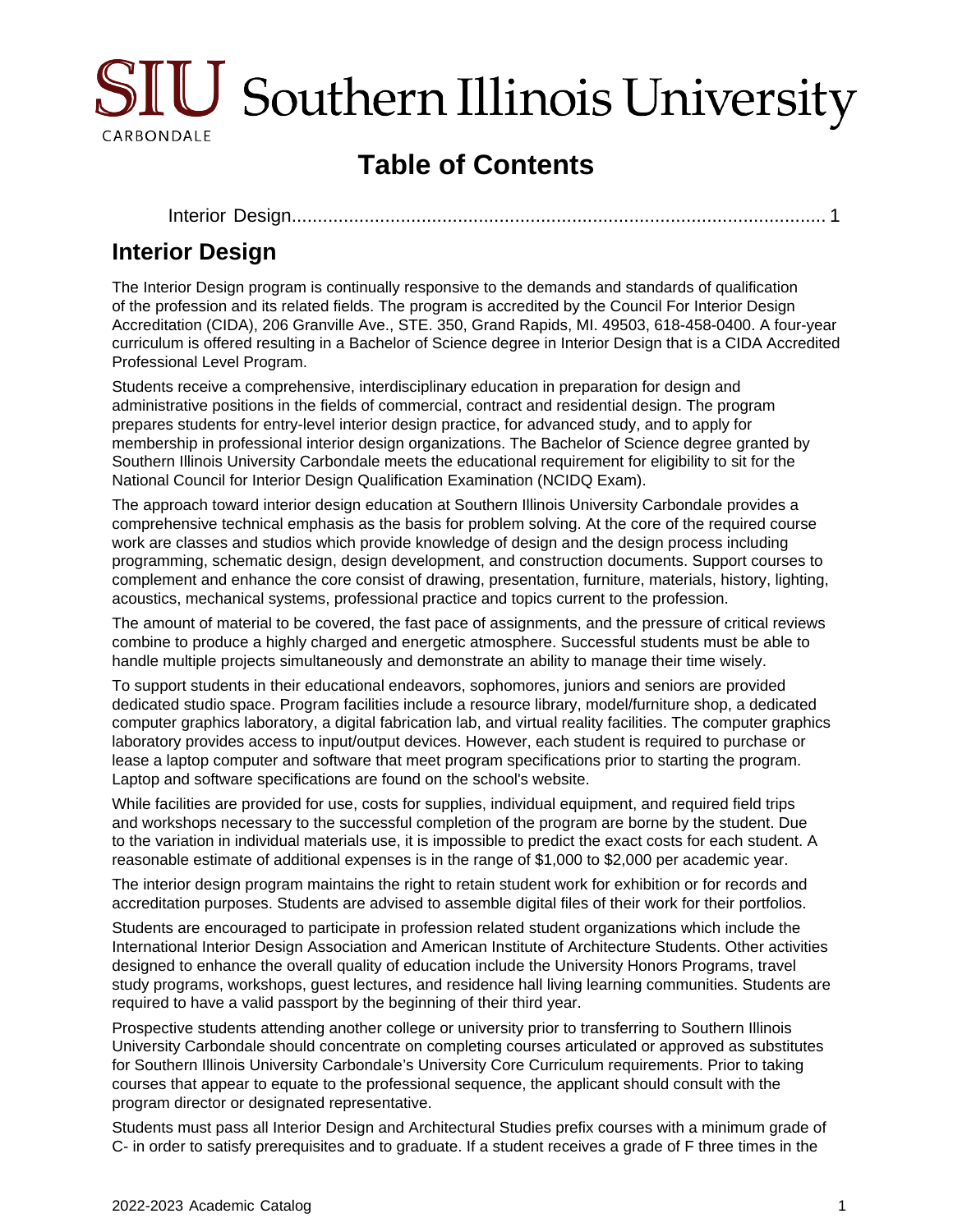same course, the course cannot be taken again. Students cannot repeat Interior Design or Architectural Studies prefix courses in which they received a grade of C or better.

| <b>Degree Requirements</b>                                                                                                                                                                                   | <b>Credit Hours</b> |           |
|--------------------------------------------------------------------------------------------------------------------------------------------------------------------------------------------------------------|---------------------|-----------|
| University Core Curriculum Requirements                                                                                                                                                                      |                     | 39        |
| <b>Foundational Skills</b>                                                                                                                                                                                   | 13                  |           |
| <b>UNIV 101</b>                                                                                                                                                                                              | 1                   |           |
| <b>CMST 101</b>                                                                                                                                                                                              | 3                   |           |
| ENGL 101, ENGL 102                                                                                                                                                                                           | 6                   |           |
| MATH 111 <sup>1</sup>                                                                                                                                                                                        | 3                   |           |
| <b>Disciplinary Studies</b>                                                                                                                                                                                  | 23                  |           |
| Fine Arts (ID 231 or ID 232)                                                                                                                                                                                 | 3                   |           |
| Human Health                                                                                                                                                                                                 | $\overline{2}$      |           |
| Humanities (HIST 101A and HIST 101B)                                                                                                                                                                         | 6                   |           |
| Physical Science (PHYS 101)                                                                                                                                                                                  | 3                   |           |
| Life Science                                                                                                                                                                                                 | 3                   |           |
| Social Science                                                                                                                                                                                               | 6                   |           |
| Integrative Studies (Multicultural/Diversity)                                                                                                                                                                | 3                   |           |
| Requirements for Major                                                                                                                                                                                       |                     | $(15)+81$ |
| AD 207A, AD 207B, or AD 207C                                                                                                                                                                                 | 3                   |           |
| <b>HIST 101A</b>                                                                                                                                                                                             | (3)                 |           |
| <b>HIST 101B</b>                                                                                                                                                                                             | (3)                 |           |
| <b>MATH 111</b>                                                                                                                                                                                              | $(3)+1$             |           |
| <b>PHYS 101</b>                                                                                                                                                                                              | (3)                 |           |
| ID 121, ID 122, ID 231, ID 232, ID 242, ID 251, ID 252, ID<br>271, ID 331, ID 341, ID 351, ID 361, ID 372, ID 374, ID<br>391, ID 392, ID 432, ID 451, ID 471, ID 481, ID 482, ID<br>491, ID 492 <sup>2</sup> | $3+(77)$            |           |

### **Bachelor of Science (B.S.) in Interior Design Degree Requirements**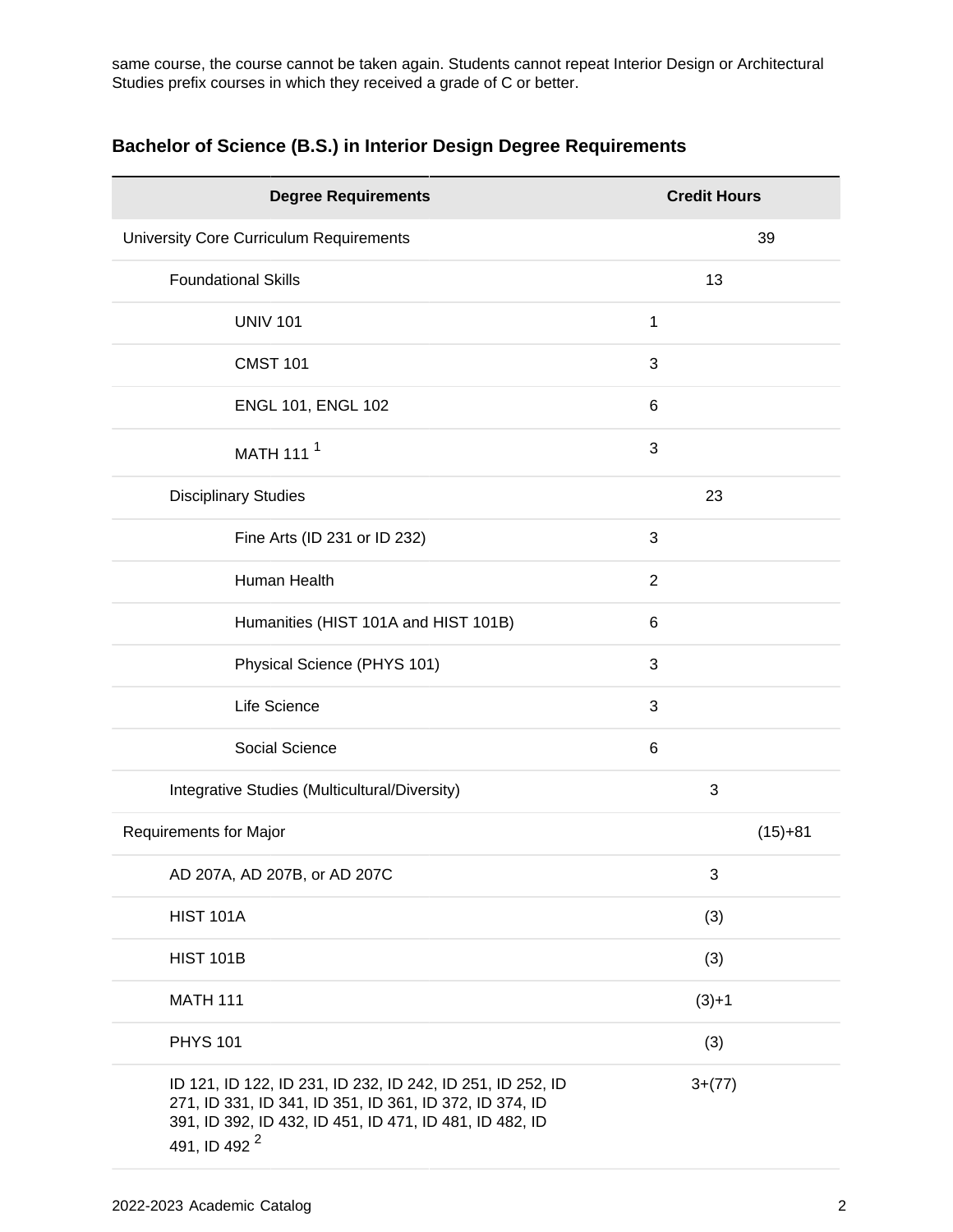Total 120

 $1$  MATH 108 and MATH 109 substitute for MATH 111.

 $^2$  ID 231 or ID 232, HIST 101A, HIST 101B, PHYS 101 and MATH 111 will apply toward 15 hours of University Core Curriculum.

### **Interior Design Courses**

**ID121 - Design Communication I** (Same as ARC 121) Introduction to basic drawing and graphic modeling for interior design, architecture, and graphic communication. Instruction in two- and threedimensional visualization of form and space. Topics: freehand drawing and drafting skills, orthographic projection, shade and shadow, paraline drawing, sketching, drawing and projection composition, and perspective geometry and projection. Restricted to major in Interior Design. Studio fee: \$48. Credit Hours: 4

**ID122 - Design Communication II** (Same as ARC 122) Continuation of Design Communication I. This course is a continuation of sketching and black and white drawing techniques. The introduction of color and color presentation techniques with emphasis on advanced interior design and architectural graphics and presentation composition. Introduction of basic computer graphics tools such as Photoshop. Prerequisite: ARC 121 or ID 121. Restricted to major in Interior Design. Studio fee: \$48. Credit Hours: 4

**ID199 - Individual Study** Provides first-year students with the opportunity to develop a special program of studies to fit a particular need not met by other offerings. Enrollment provides access to the resources and facilities of the entire institution. Each student will work under the supervision of a sponsoring faculty member. Restricted to major in Interior Design. Special approval needed from the Instructor and Director. Credit Hours: 1-10

**ID231 - Architectural History I** (Same as ARC 231) (University Core Curriculum Course) The study of the influences and the development of architecture from prehistoric to the 19th Century, in particular, the study of structure, aesthetics, and the language of architecture. Credit Hours: 3

**ID232 - Architectural History II** (Same as ARC 232) (University Core Curriculum Course) Course covers development of modern architecture and urban planning from the 19th Century to the present, and includes American, British and Continental architecture and urban planning and influences of Eastern Architecture and design. Credit Hours: 3

**ID242 - Building Technology I: Wood** (Same as ARC 242) Introduction to basic materials, components, processes, theories, and means of assembly of light wood frame construction. Building of full-scale projects on and off campus requiring the fabrication of wood structures with appropriate tools and equipment. Preparation of working drawings in light wood frame construction using BIM software. Prerequisite: ID 122 and 271. Restricted to major in Interior Design. Studio fee: \$36. Credit Hours: 3

**ID251 - Design I: Concept** (Same as ARC 251) Introduction to the basic principles and elements of design by means of practical and abstract applications. Development of two- and three-dimensional solutions and presentations for conceptual design problems. Emphasis is on three-dimensional thinking and communication. Prerequisite: ID 122. Restricted to major in Interior Design. Studio fee: \$48. Credit Hours: 4

**ID252 - Design II: Order** (Same as ARC 252) A series of studio exercises to develop an understanding of the use of a model for structuring design information, fundamentals of programming, research, communication skills and the design process. This course is designed to satisfy the writing portion of the Communication-Across-the-Curriculum requirements. Prerequisite: ID 251, ID 271, and ENGL 101. Restricted to major in Interior Design. Studio fee: \$48. Credit Hours: 4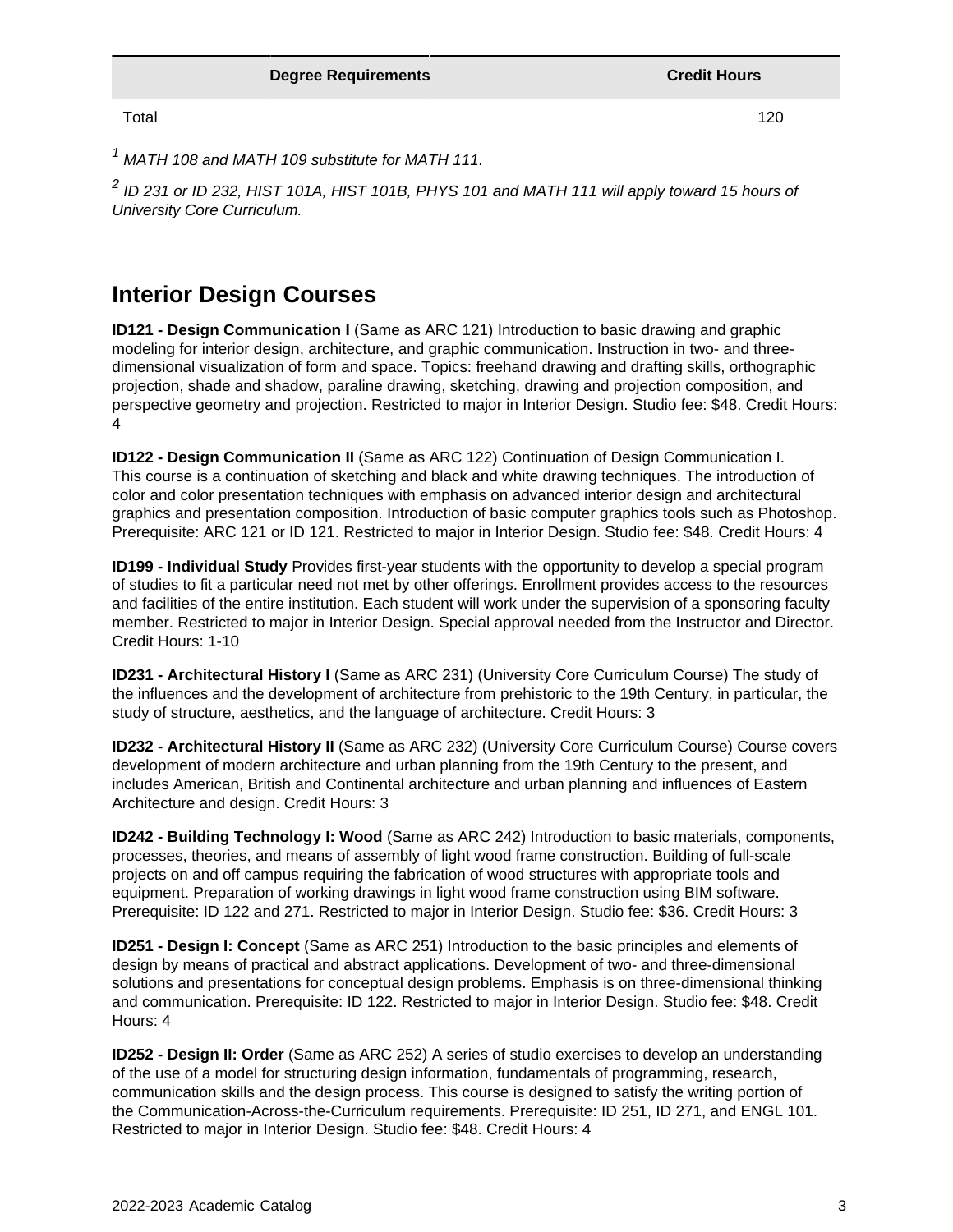**ID258 - Work Experience Credit** Credit granted for job skills, management-worker relations, and supervisor experience for past work experience while employed in industry, business, the profession, or service occupations. Credit will be established by school director evaluation. Credit may be applied only at the 100- and 200-level for the interior design degree unless otherwise determined by the director. Restricted to major in Interior Design. Special approval needed from the Director. Credit Hours: 1-30

**ID259 - Occupational Education Credit** A designation for credit granted for past occupational educational experiences related to the student's educational objectives. Credit will be established by school director evaluation. Credit may only be applied at the 100- and 200-level for the interior design degree unless otherwise determined by the director. Restricted to major in Interior Design. Special approval needed from the Director. Credit Hours: 1-60

**ID271 - Computers in Architecture** (Same as ARC 271) This course serves as an introduction to various electronic media employed within the practice of interior design and architecture. Creative and effective skills in the use of computers in interior design and architecture applications are consistently stressed. Restricted to major in Interior Design. Credit Hours: 3

**ID299 - Individual Study** Provides students with opportunity to develop a special program of studies to fit a particular need not met by other offerings. Enrollment provides access to the resources and facilities of the entire institution. Each student will work under the supervision of a sponsoring faculty member. Restricted to major in Interior Design. Special approval needed from the Instructor and Director. Credit Hours: 1-16

**ID300 - Resources in Practice** Participation in the operation of the program resource library provides students the opportunity to become familiar with resources used in the profession. Emphasis is placed on gaining knowledge of practices necessary to competently organize and maintain a professional working resource facility. Restricted to major in Interior Design. Special approval needed from the Instructor and Director. Credit Hours: 1-3

**ID319 - Occupational Internship** Student will be assigned to a University approved entity engaged in activities related to the student's academic program and career objectives. Student will perform duties and services as assigned by the sponsor and instructor. Reports and assignments are required to be completed by the student. Hours and credits to be individually arranged. Mandatory Pass/Fail. Restricted to major in Interior Design. Special approval needed from the Instructor and Director. Credit Hours: 1-15

**ID331 - Interior Design History** Study of interiors, furnishings, buildings, and the language of interior design from antiquity to the present with the context of aesthetic, philosophical, psychological, socioeconomic, and environmental rationales. Prerequisite: ID 232 or ARC 232, HIST 101A and B with minimum grades of C-. Restricted to major in Interior Design or Architectural Studies. Credit Hours: 3

**ID341 - Interior Textiles and Finish Materials** A study of interior textiles and other finish materials within commercial and residential interior environments including: properties, production/fabrication methods, aesthetics, application, function, and performance. Emphasis is on defining and understanding aspects of sustainability related to interior textiles and other finish materials. Emerging and future materialities are explored. Prerequisites: ID 242 or ARC 242. Restricted to major in Interior Design. Credit Hours: 2

**ID350 - Career Subjects** In-depth competency and skill development and exploration of innovative techniques and procedures used in business, industry, and design professions offered through various workshops, special short courses, and seminars. Hours and credit to be individually arranged. Restricted to major in Interior Design. Special approval needed from the Instructor and Director. Credit Hours: 1-32

**ID351 - Furniture Design** Study of furniture through evaluation of historic furnishings as well as contemporary furnishings. Issues include ergonomics, anthropometrics, quality of materials and methods of construction. Prerequisite: ARC 242 or ID 242, ARC 232 or ID 232 with minimum grades of C-. Restricted to major in Interior Design and Architectural Studies. Special approval needed from the instructor for nonmajors. Credit Hours: 3

**ID361 - Design Programming I** Introduction to the design process used in interior design with emphasis on the study of methods for gathering data and analysis of project information for design synthesis. Co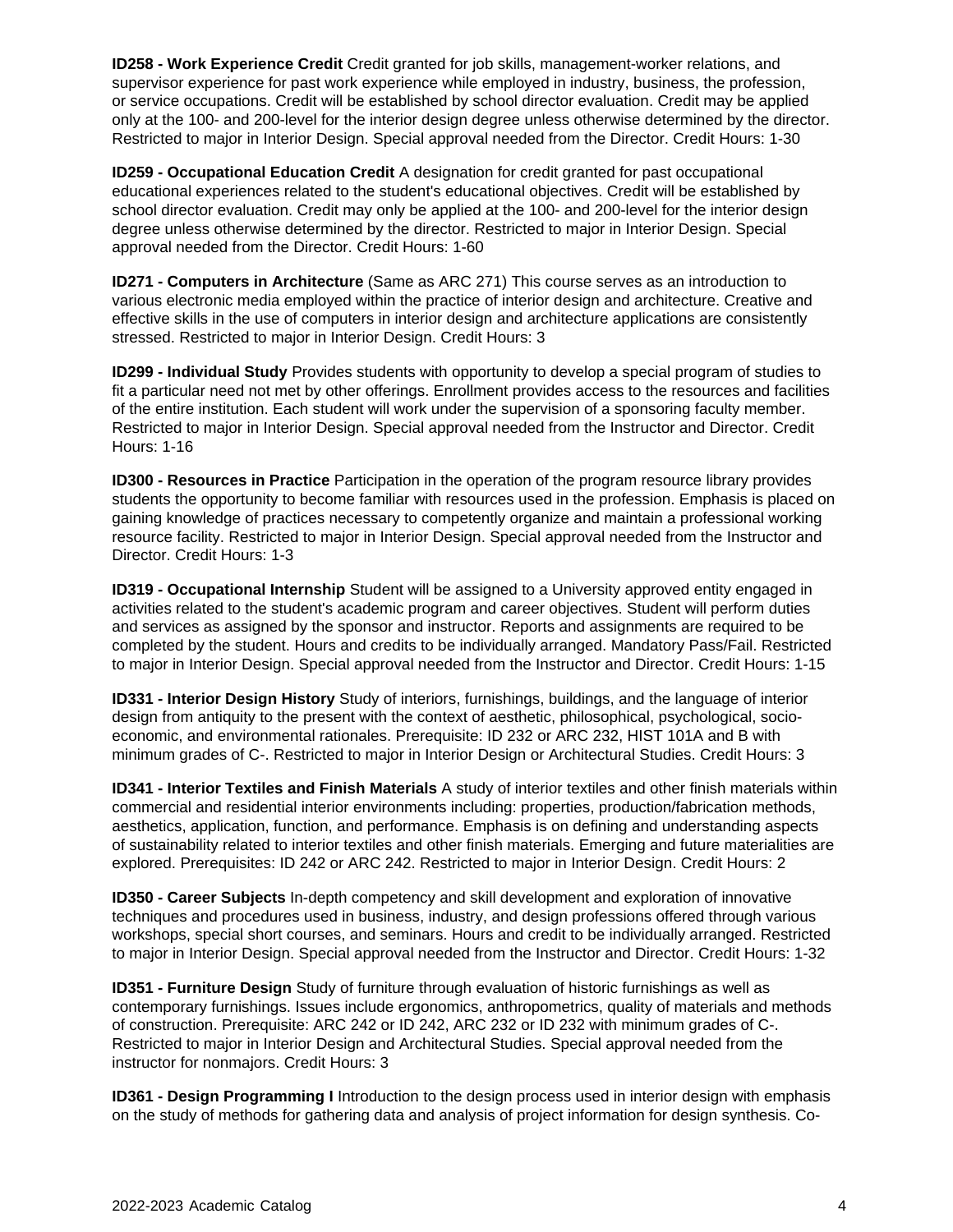requisite with ID 391. Prerequisites: ARC 252 or ID 252. Restricted to major in Interior Design. Credit Hours: 3

**ID372 - Interior Construction** The development of interior construction knowledge to solve interior architectural problems in new construction with an emphasis upon high-rise structures. Special concern in the adherence to life safety, building, fire and accessibility codes is to be observed in the preparation of working drawings. Prerequisite: ARC 242 or ID 242. Restricted to major in Interior Design. Credit Hours: 3

**ID374 - Materials and Specifications** A study of materials and finishes applicable to the interior environment including production methods, limitations, quality control, application and uses. Emphasis is on specification for commercial interiors and liability issues for designers. Restricted to major in Interior Design. Credit Hours: 3

**ID391 - Design III: Context** Interior design of the personal environment at the individual level. Emphasis is on residential design. Co-requisite with ID 361. Prerequisite: ARC 252 or ID 252, ID 232 or ARC 232 with minimum grades of C-. Restricted to major in Interior Design. Studio Fee: \$48. Credit Hours: 5

**ID392 - Design IV: Complexity** Interior design of the environment at the multi-user level when client/ owner and client/user are different. Emphasis is on public access spaces, e.g., restaurants, stores, museums, professional offices and future facilities. Prerequisite: ID 391. Restricted to major in Interior Design. Studio fee: \$48. Credit Hours: 5

**ID399 - Individual Study** Provides students with opportunity to develop a special program of study to fit a particular need not met by other offerings. Enrollment provides access to the resources and facilities of the entire institution. Each student will work under the supervision of a sponsoring faculty member. Restricted to Interior Design majors. Special approval needed from the Instructor and Director. Credit Hours: 1-16

**ID419 - Occupational Internship** Student will be assigned to a University approved entity engaged in activities related to the student's academic program and career objectives. Student will perform duties and services as assigned by the sponsor and instructor. Reports and assignments are required to be completed by the student. Hours and credits to be individually arranged. Mandatory Pass/Fail. Restricted to major in Interior Design. Special approval needed from the Instructor and Director. Credit Hours: 1-15

**ID432 - Interior Design Seminar** Study of the current trends and topics in interior design. Not for graduate credit. Prerequisite: ID 491. Restricted to major in Interior Design. Credit Hours: 3

**ID451 - Design Programming II** Preliminary stage of senior design project includes project research, data gathering, and analysis. Not for graduate credit. Co-requisite with ID 491. Prerequisite: ID 392. Restricted to major in Interior Design. Credit Hours: 3

**ID471 - Professional Practice I** Introduction to the organization, management, and practice of interior design and architecture as a business and profession. Emphasis is placed on the range of services provided, professional ethics, business management, marketing, contracts and negotiations, design cost analysis/control, and other aspects of professional practice. Prerequisite: ID 392. Restricted to major in Interior Design. Credit Hours: 3

**ID481 - Environmental Design II: Energy and Systems** (Same as ARC 481) The study of the influences of energy, human comfort, climate, context, heating, cooling, and water on the design of buildings and sites. The design of passive and active environmental systems with continued emphasis on design strategies for sustainability. Not for graduate credit. Prerequisite: ID 491 with a grade of C or better. Restricted to major in Interior Design or Architectural Studies; Junior standing with permission. Credit Hours: 3

**ID482 - Environmental Design III: Lighting and Acoustics** (Same as ARC 482) This course provides a comprehensive overview of the study of the influences of energy, human comfort, climate, and context, luminous and sonic environment with emphasis on energy-conscious design. Prerequisite: ID 392 with a grade of C or better. Restricted to major; Junior standing with permission. Credit Hours: 3

**ID491 - Design V: Corporate** Interior design of the environment at the corporate or institutional level where client/owner and client/user are significantly different. Emphasis is on design. Furniture systems, particularly in the area of office planning are to be included. Facility types include financial institutions and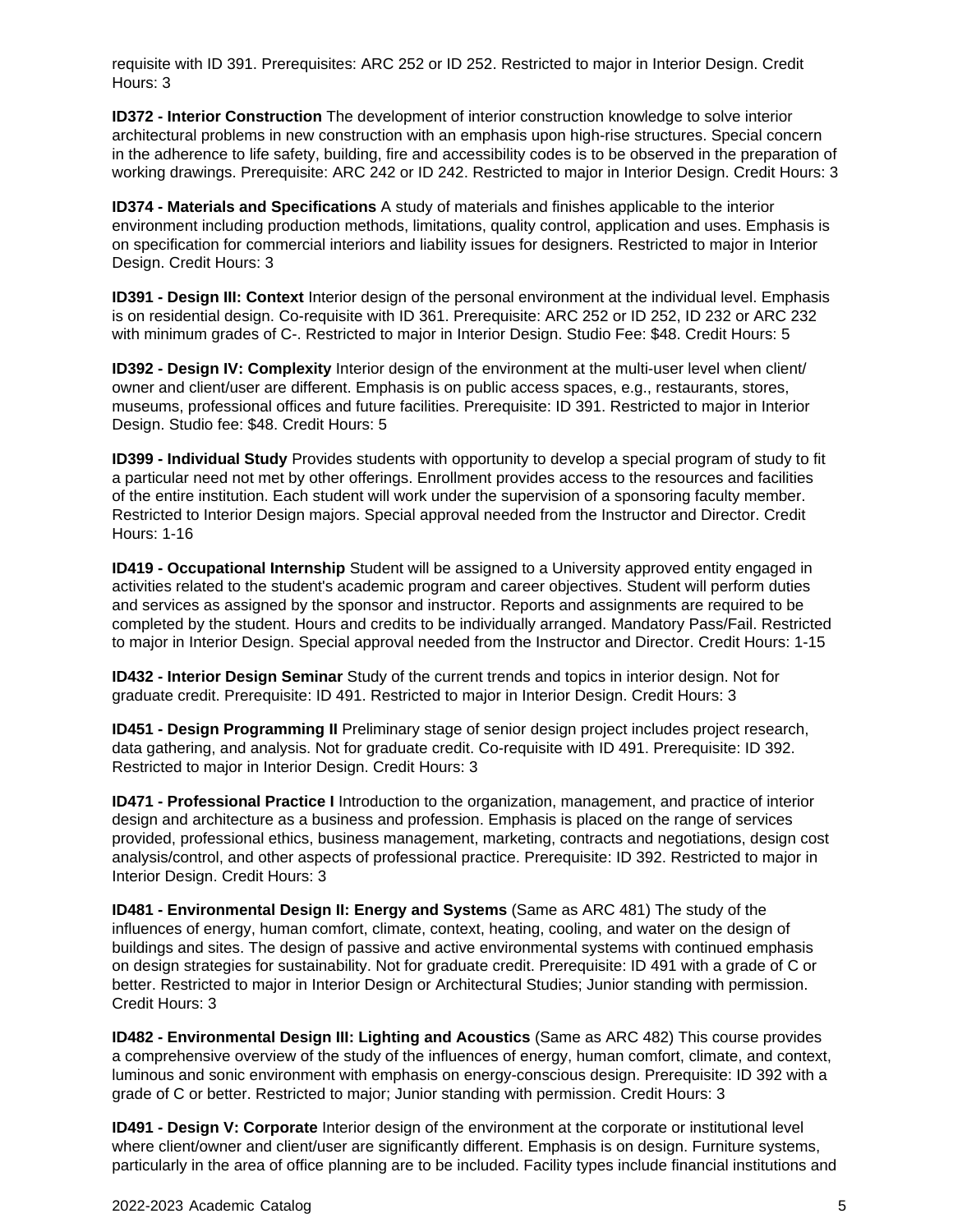institutional facilities. Not for graduate credit. Prerequisite: ID 392 with a passing grade of C-. Restricted to major in Interior Design. Studio Fee: \$48. Credit Hours: 5

**ID492 - Design VI: Capstone Design Studio** Completion of an interior design project of large square footage as initiated in ID 451. Emphasis on design process from schematic design to completion of annotated comprehensive solution and presentation. Facility types vary and may include a component of community involvement. Not for graduate credit. Prerequisite: ID 451, 481, 491. Restricted to major in Interior Design. Studio fee: \$48. Credit Hours: 5

**ID499 - Individual Study** Provides students with opportunity to develop a special program of study to fit a particular need not met by other offerings. Enrollment provides access to the resources and facilities of the entire institution. Each student will work under the supervision of a sponsoring faculty member. Not for graduate credit. Restricted to Interior Design majors. Special approval needed from the instructor and director. Credit Hours: 1-16

### **Interior Design Faculty**

**Anderson, Robert,** Lecturer, M.Arch., Southern Illinois University, 2014; 2000.

**Anz, Craig K.**, Professor and Interim Director of the School of Architecture, Program Director Arch. Studies, Ph.D., Texas A&M, 2009, M.S. ArchSt., University of Texas, 2001, M.Arch., University of Texas at Arlington, 1991.

**Baysinger-Hensley, Sheila,** Associate Professor of Practice, J.D., Southern Illinois University Carbondale, B.Arch., University of Illinois, 1989.

**Brazley, Michael D.**, Associate Professor and IPAL Coordinator, Ph.D., University of Louisville, 2002, B.Arch., Howard University, 1978.

**Davey, Jon,** Professor, M.S., Ph.D., Southern Illinois University Carbondale, 1987; 2011.

**Gonzalez-Torres, Rolando E.**, Associate Professor and Head of Master of Architecture Program, Ph.D., Universitat Politecnica de Catalunya, Spain, 2008, M.Ed., Western Kentucky University at Bowling Green, 2001, MLA, Texas A&M, 1996.

**Matthews, Jennifer Z.,** Assistant Instructor, Interior Design, B.S., Southern Illinois University Carbondale, 1996.

**Morthland, Laura**, Associate Professor and Interior Design Program Director, M.I.Arc., University of Oregon, 2003.

**Smith, Peter B.,** Associate Professor, M.Arch., University of Illinois, 1980.

**Turnipseed, Steven,** Senior Lecturer, M.S.Arch., Columbia University, 1976. B.Arch., Ball State, 1975.

#### **Emeriti Faculty**

**Dobbins, John K.**, Associate Professor, Emeritus, M.Arch., M.B.A., University of Illinois, 1986.

**Hays, Denny M.,** Associate Professor, Emeritus, M.Arch., University of Utah, 1971.

**Lach, Norman**, Assistant Professor, Emeritus, M.Arch., University of Illinois Champaign, 1974.

**LaGarce, Melinda,** Associate Professor, Emerita, M.F.A., Texas Technology University, 1972.

**Owens, Terry A.,** Associate Professor, Emeritus, M.S., Southern Illinois University Carbondale, 1984.

**Poggas, Christy**, Assistant Professor, Emerita, M.S. Ed., Southern Illinois University Carbondale, 1990. B.Arch., University of Arizona, 1975.

**Swenson, Robert**, Associate Professor, Emeritus, M.Arch., Yale University, 1969.

**Wendler, Walter V.,** Professor, Emeritus, Ph.D., University of Texas, 1991, M.Arch., University of California, Berkeley, 1975.

**Wessel, Stewart P.,** Professor, Emeritus, M.F.A., University of North Texas, 1992.

**White, David J.,** Associate Professor, Emeritus, M.S. Ed., Southern Illinois University Carbondale, 1991.

Last updated: 02/09/2022